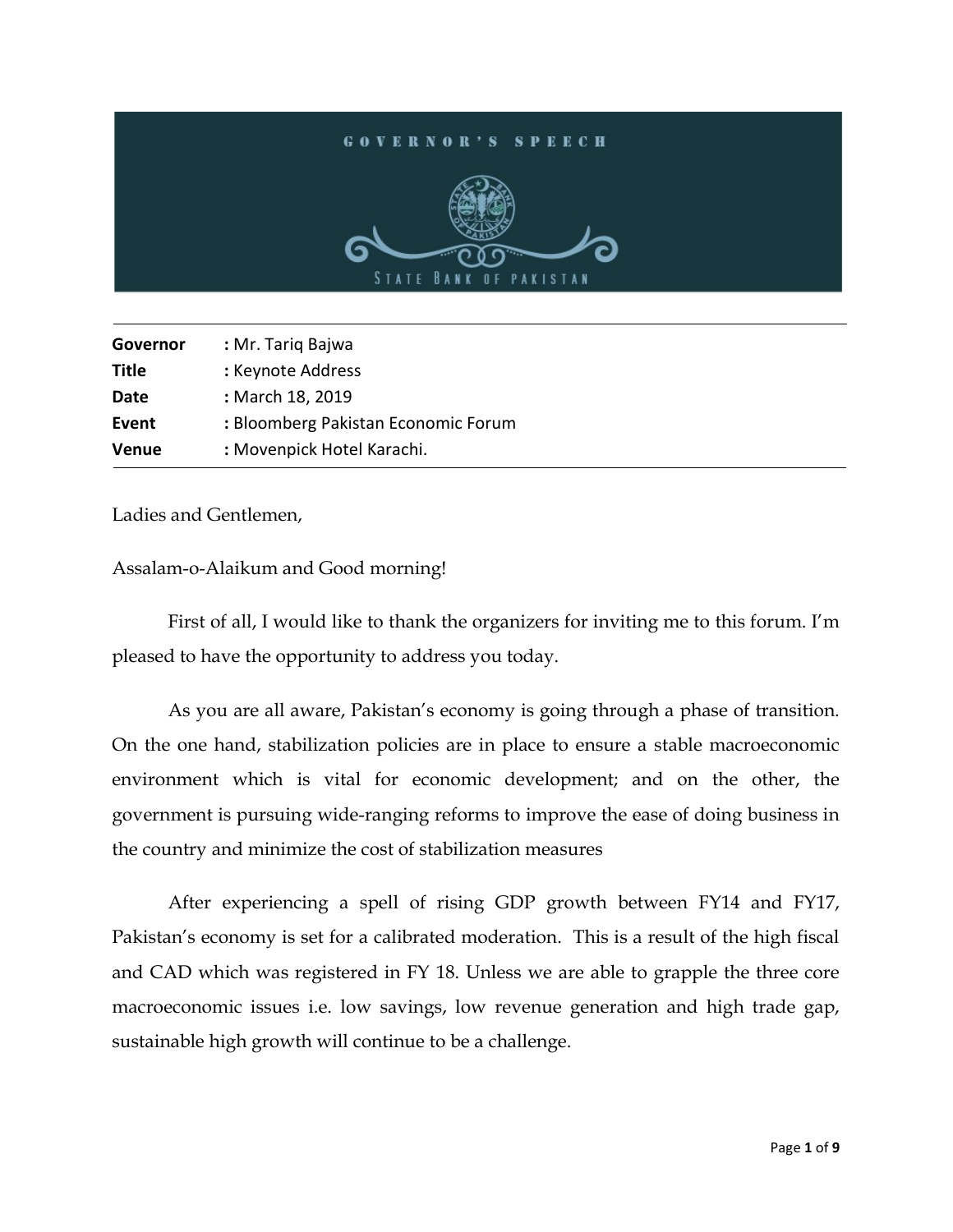The twin objectives of macroeconomic policies are growth and stability. With the twin deficit moving to unsustainable territory, stability became a priority over growth.

In view of the pressures building in the economy we had begun to take policy measures. In December 2017, there was an adjustment in the exchange rate. A month later, SBP's Monetary Policy Committee initiated the tightening cycle, which to date has resulted in a cumulative upward revision of 450 basis points in the policy rate i.e. to 10.25 percent. And the Rupee has moved 31% against the dollar during the same period.

However, it has been hard to shift the focus of fiscal policy. While the economic growth is slowing down - which in turn is hurting the revenue growth - many of the government's expenditures are non-discretionary in nature, especially debt servicing, and increase in defense expenditure under the existing tension with India. On the other hand, Government receipts both tax and non-tax are below target. Therefore, the deficit in the fiscal accounts has persisted at a high level. The need for taking the tax to GDP ratio to atleast 15% cannot be overemphasized. Without this a primary and revenue surplus will be a mirage.

On the external front, the foremost step required is to arrange external funding to meet the financing gap. You are all well aware of the government's efforts in this regard to arrange timely inflows from China, Saudi Arabia, UAE and other friendly countries, alongside the finalization of deferred oil payment arrangements from Saudi Arabia. In addition, the most encouraging aspect is the investment commitments that our friendly countries have recently made. Certainly, these have given the country some cushion to withstand external headwinds, and also bode well for growth and employment opportunities.

As for the IMF, the government is continuously negotiating to get a program that can avoid a hard landing for the economy. There is a general agreement regarding the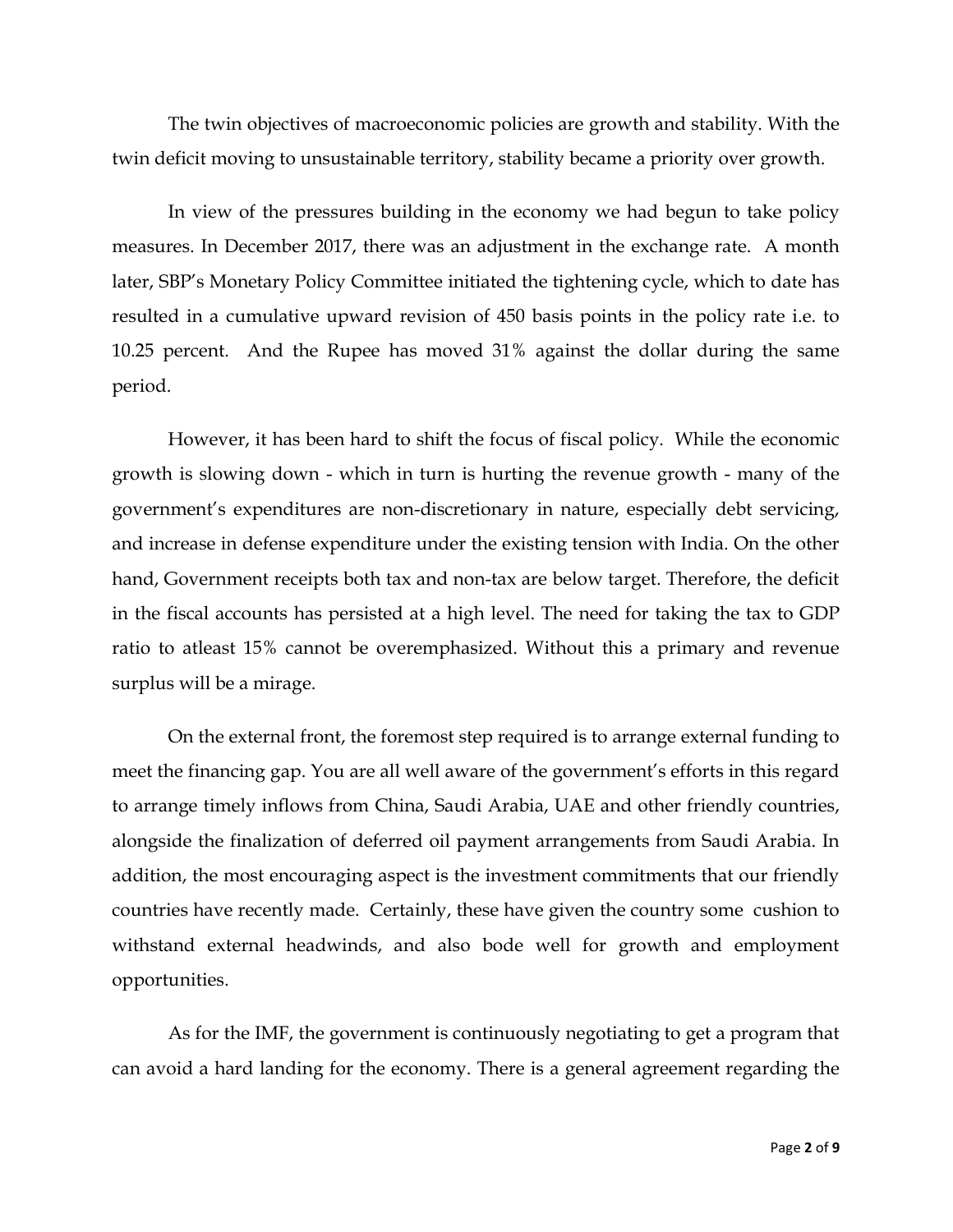policy direction between us and the IMF; the differences are only on the timing and pace of stabilization policies.

In the meantime, we have already laid the foundations of a homegrown stabilization program, which hopefully would deliver good results. As I've mentioned before, tight monetary policy is in place, and the government is committed to reduce fiscal deficit. Importantly, the focus is on narrowing external imbalances to a sustainable level by allowing greater exchange rate flexibility and incentivizing savings in the economy. Finally, the government has been pursuing wide-ranging reforms to improve the investment climate in the country.

The policy mix has already started to bring the desired results in the external front. The current account deficit has declined by 22.6 percent on a YoY basis during the first eight months of FY19 and was only \$ 356 mio in Feb 2019. It is likely to narrow further on the back of a deceleration in imports of goods and services and robust workers' remittances. FX reserves are also expected to improve further in the coming months. Taken together, these favorable developments have helped reduce the level of uncertainty in the domestic FX market. Furthermore, the early-harvest CPEC projects aimed at eliminating structural bottlenecks in the economy are near completion, and the next stage of the corridor pertaining to Special Economic Zones, agricultural advancement and technology upgradation is about to begin. Thus, the overall business environment in the country stands ready to experience significant improvement in the next few years.

Like any stabilization exercise, the economy must brace for an initial slowdown before it gets back on the recovery track. I understand that raw material costs for businesses have moved up because of higher oil prices and exchange rate depreciation, and financing cost has also escalated. At the same time, prices of consumer goods have also increased as the year-on-year CPI inflation for February 2019 has reached 8.2 percent, with Jul-Feb average inflation at 6.5 percent. However, it is encouraging to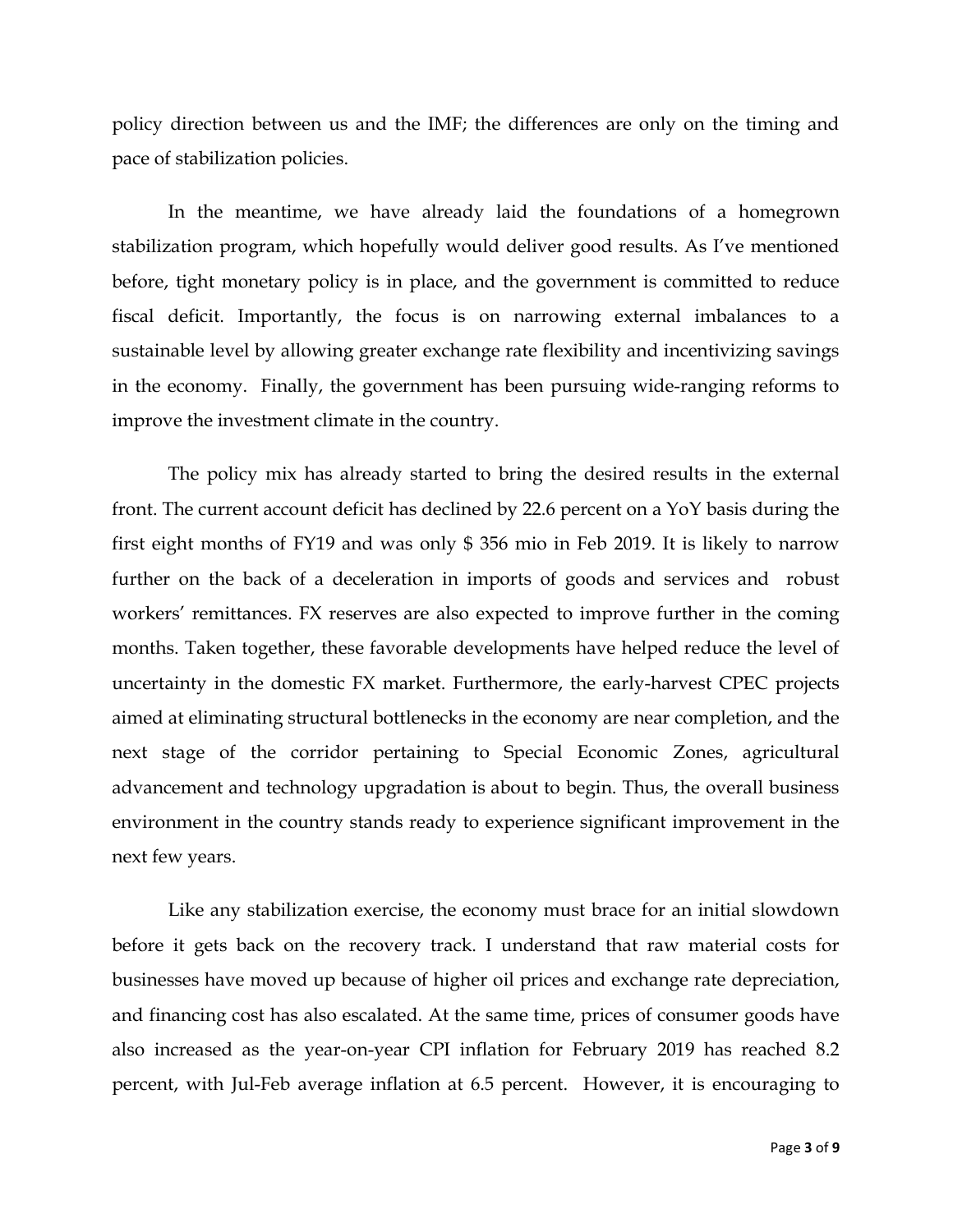note that the burden of this rising inflation was considerably lower for low income segment of the society as the food inflation remained considerably low. Going forward, average CPI inflation for FY19 is likely to fall in the range of 6.5 to 7.5 percent. Having said this, let me say that these are short-term challenges, and I hope that our economy's inherent resilience will meet these challenges successfully.

Even during this stabilization period, we are trying to protect our exportoriented businesses. Importantly, the mark up rates on the export finance scheme (EFS) and long-term financing facility (LTFF) have been left unchanged to keep incentivizing the export-oriented sectors of the economy. Currently, the EFF and LTFF rates are at ten years' low. To further incentivize the financing under EFS, the rates are linked with performance, wherein lower rates are charged from exporters who achieve higher level of export performance. Similarly, the market-driven PKR depreciation has allowed the domestic goods and services to compete more favorably in the international markets.

While there are challenges in the Pakistan's economy, there are opportunities also. The correction in the exchange rate shall make production in many sectors more competitive and encourage new ventures in import substitution. Let me assure you that State Bank will continue to provide, through its regulatory and policy initiatives, a conducive financial system that is able to contribute in the growth of Pakistani businesses through the provision of adequate banking facilities. Furthermore, our banking industry shall also play an effective role when it comes to financial intermediation. In particular, beyond the encouraging growth in private sector credit numbers, banks are now being asked to extend their services to the underserved, unbanked and disadvantaged segments as well. I appreciate that the government has offered a lower tax rate of 20 percent to the banks on their income derived from incremental financing to the SME, Agriculture, and low cost housing borrowers (via the Finance Supplementary [Second Amendment] Act, 2019). As I have emphasized before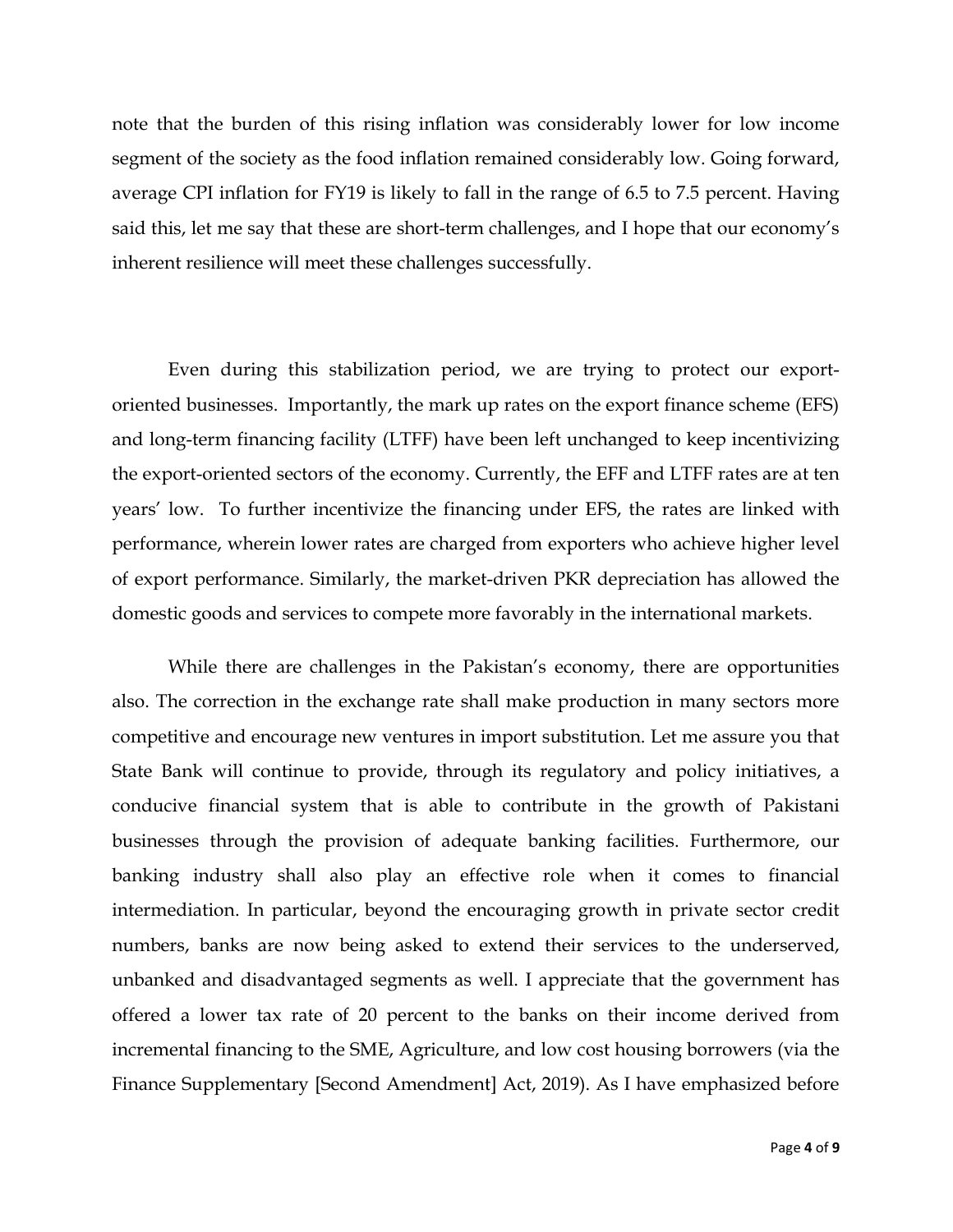at other forums, the State Bank's key focus is on three priority sectors, namely SMEs, Agriculture, and Low Cost Housing, with financial inclusion and Islamic Banking as cross cutting themes.

Let me first expand on SMEs. The SME sector makes a prominent contribution towards the country's GDP, exports and generation of employment opportunities. In this context, SBP had launched a Policy for Promotion of SME Finance in December 2017, aimed at enhancing SME access to finance by addressing the key challenges faced by the sector. There are nine key pillars of the SME Finance Policy, which include (i) improving the regulatory framework, (ii) upscaling of micro finance banks, (iii) risk mitigation strategy, (iv) simplified procedures for SME financing, (v) program based lending & value chain financing, (vi) capacity building & awareness creation, (vii) handholding of SMEs, (viii) leveraging technology and (ix) simplification of taxation regime. The detailed policy is available on SBP's website, and I would simply encourage those of you who have an interest to review it there at your convenience. It is encouraging to note that SME Financing of banks has, for the first time, crossed the nominal milestone of Rs. 500 billion, as of December 2018. The target that has been given to the commercial banks is that by 2020 SME credit should be equal to 17% of their lending.

Let me add that State Bank is keeping close coordination with federal and provincial governments as well as the Chamber of Commerce & SME Associations for timely implementation of all the initiatives identified under this policy. Moreover, under the enhanced National Financial Inclusion Strategy approved by the Prime Minister as part of the government's 100 days agenda, some immediate measures that need to be taken for SME sector development have also been identified. These measures include strengthening of specialized banking institutions and SMEDA. It also includes formation of a National SME policy on a fast track basis.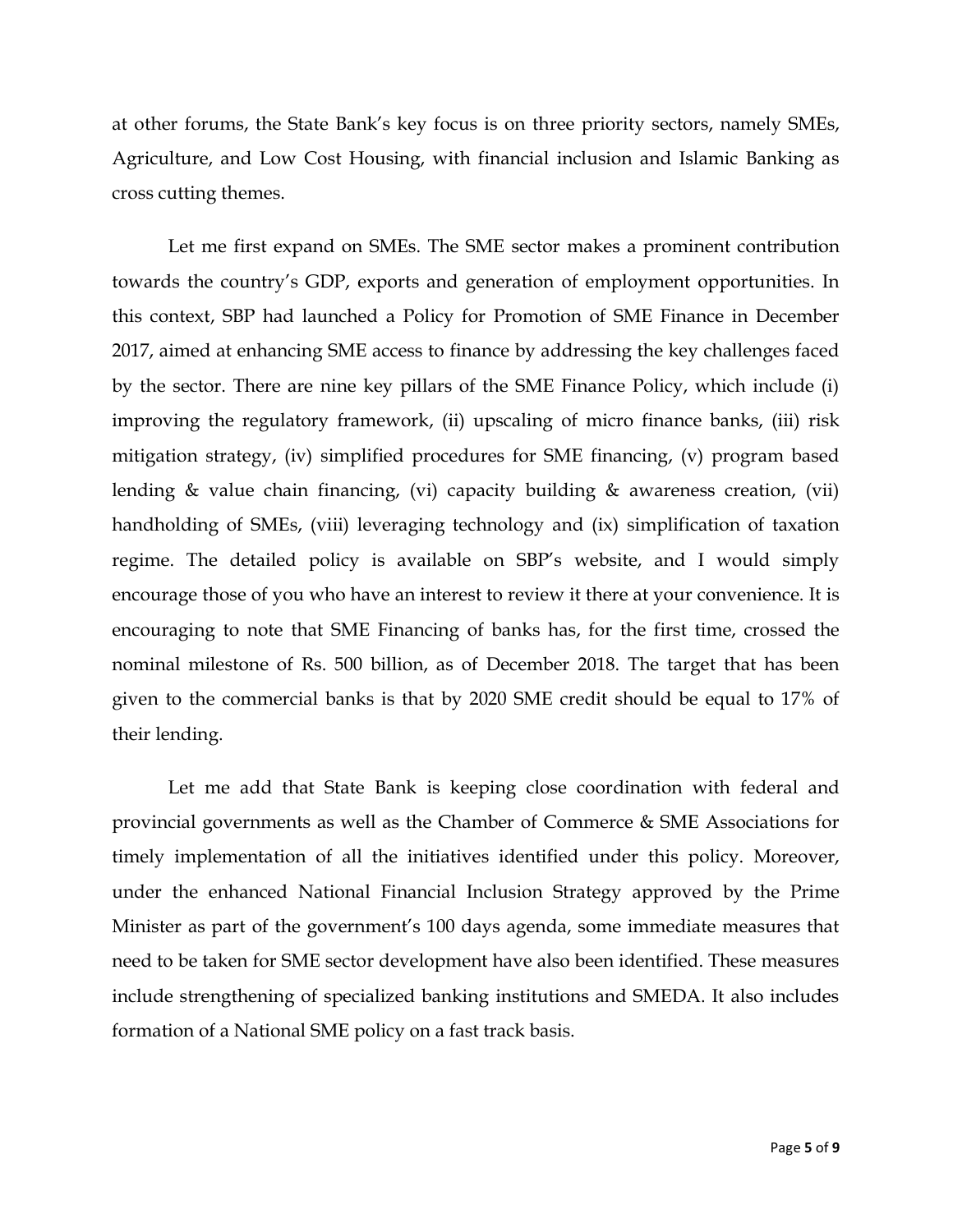SBP is also offering concessional refinance facilities, like the Refinance Scheme for Working Capital financing for Small and Low-end Medium Enterprises. The enduser markup rate on such facilities is 6 percent. The Refinance and Credit Guarantee Scheme for Women Entrepreneurs in Underserved areas is even more attractive at 5 percent end-user rate, with up to 60 percent risk coverage facility.

Our second priority area is the agriculture sector, which contributes around 19 percent to GDP, 20 percent to overall export of the country and, importantly, employs around 38 percent of the labor force. SBP has been proactively promoting credit to agriculture sectors, primarily through the enhancement in production loans to small farmers to improve their productivity. I am pleased to share that banks have disbursed Rs. 606.1 billion up to January 2019, which is around 50 % of the total assigned target of Rs. 1,250 billion for FY19. Moreover, the number of outstanding borrowers has also increased to 3.92 million as of end-January 2019 from 3.50 million a year earlier, with a growth of 12 percent. Going forward, I believe there is a need to develop stronger linkages between the agriculture sector and SME/large-scale processing and manufacturing sectors. This would help achieve the dual objective of making the country self-sufficient in terms of industrial raw material, while also providing incentives to farmers to grow non-traditional high value crops.

Finally, I will move to the third priority area, i.e. low-cost housing finance. Pakistan is facing a shortage of 10 million housing units and this number is growing. This basic human need is felt more profoundly at the bottom-of-the-pyramid comprising of the poor and financially under-served segments of the society. To this end, SBP has undertaken various initiatives to promote and develop housing finance in Pakistan. Key initiatives include separate Prudential Regulations, setting up of the Pakistan Mortgage Refinance Company, capacity-building measures, and creating an enabling regulatory framework.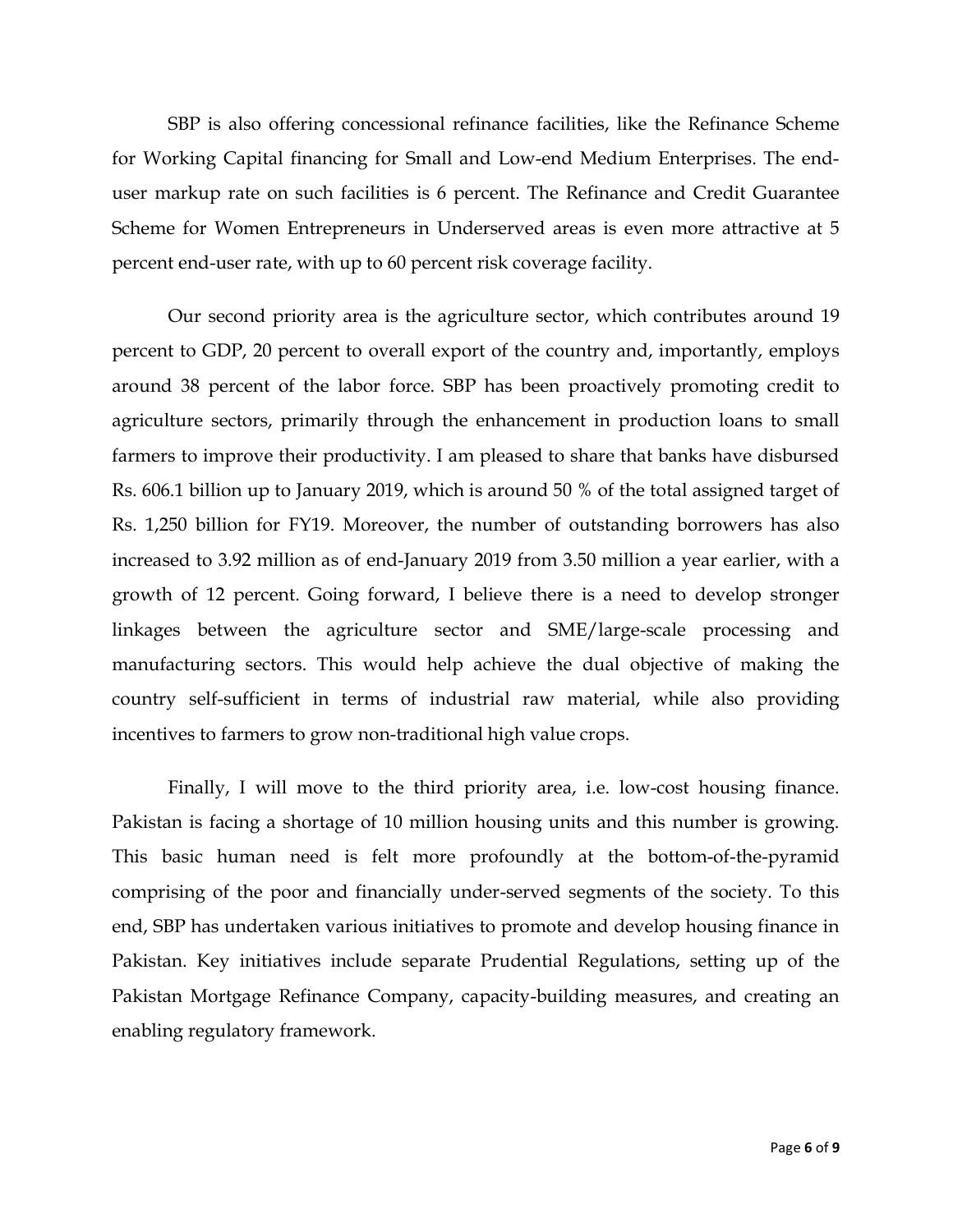In order to address the issue of affordability, the SBP in the presence of Prime Minister has launched a low-cost housing finance policy last week that encompasses important measures taken by the SBP including regulatory relaxations to banks/DFIs, as well as a subsidized fixed rate financial facility for low cost housing for special segments. Firstly, to give you some examples of regulatory relaxations, the existing 0.5 – 1.5 percent general reserve requirement against classified housing finance portfolio will not be applicable on low-cost housing finance. In addition, the Loan to Value ratio of 85:15 has been relaxed to 90:10 for low cost housing finance. Also, the bank or DFI's exposure in low cost housing is not to be included for calculating the real estate exposure limit (i.e. 10percentof advances and investments).

The Financing Facility for Low Cost Housing for Special Segments is a scheme designed to benefit widows, children of martyrs, special persons, transgender persons, and persons in areas severely affected by terrorism. Under this facility, SBP shall provide refinance against subsidized low-cost housing financing extended by banks and DFIs. Among its salient features, the scheme will have a 5 percent borrower rate, including the bank's spread of up to 4 percent. Loan amounts up to Rs. 2.7 million, for tenors up to 12.5 years, will be eligible, with up to 100 percent refinancing provided by SBP.

Moreover, SBP will also assign targets for housing finance to banks. It is expected that introduction of targets will contribute in achieving the policy objective of increasing the housing finance portfolio from 1.7 percent currently to 6 percent of total private sector credit by December 2023.

Now I move to the first cross-cutting theme that is financial inclusion. Financial inclusion is an important instrument for inclusive economic growth and therefore, is also a high priority for the government. We all know that majority of people in our country fall in lower income groups who strive each day to make their ends meet. Financial inclusion can empower these segments to not only meet their financial needs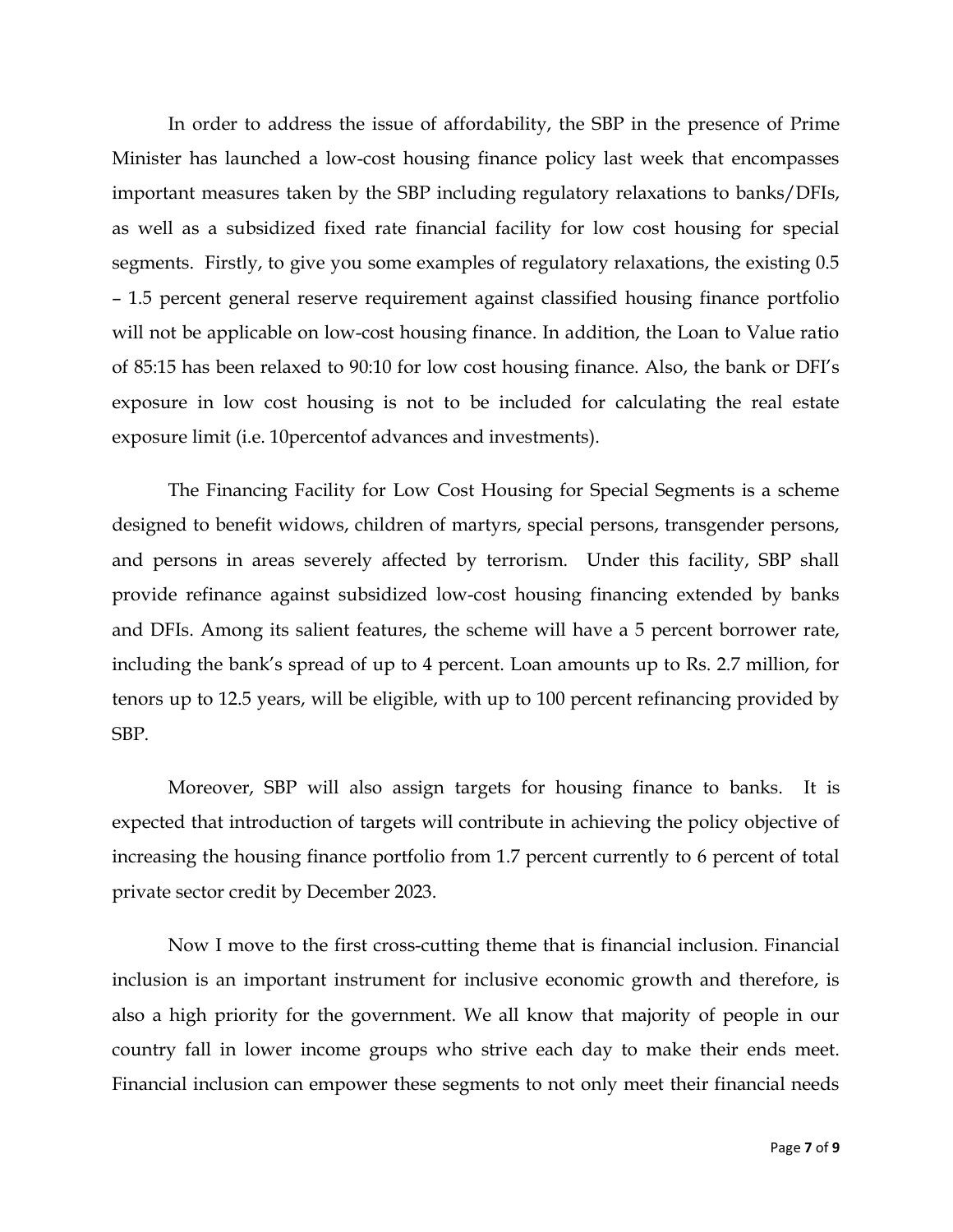but also improve their livelihoods through better financial management and investment in micro and small businesses.

In this regard, the GoP has adopted the National Financial Inclusion Strategy (NFIS) as one of its priorities. The NFIS targets and time-line have been enhanced until 2023 from its earlier end-date of 2020. We now have an agenda set for us for the next 5 years and some ambitious targets to meet, through which we aim to enlarge the strategy's scope and deepen its impact for the country's socio economic growth.

Besides promotion of digital payments, the strategy also aims to:

- a. Enhance deposit to GDP ratio to 55%,
- b. Promote SME Finance to 700,000 Small and Medium Enterprises,
- c. Increase Agricultural Finance disbursements to Rs.1.8 trillion, and serve 6 million farmers through digitalized solutions; and
- d. Enhance share of Islamic Banking to 25 percent of the banking industry.

Here I would like to stress that the most critical difference in the previous headline targets versus the new targets is emphasis on usage of financial services. I believe that mere account opening is not enough. It is essential that we permeate a culture of using digital financial services, to spur activity in accounts. Secondly, we have a clear priority to ensure that a gender-segregated target for account usage is incorporated as well. I am confident that we can meet all of the targets, based on the progress I have seen so far. By reaching these targets, we hope to create at least 3 million new jobs, and additional exports of US\$ 5.5 billion.

The Government's ownership in NFIS can also be determined by the fact that an NFIS Transformation Office will be established in the PM Office:

- a. To ensure 100% digitalization of Govt. payments, along with providing necessary technical services to provincial government, so they can possess or identify the pool of expertise in this regard.
- b. To act as Trouble-shooter in resolving Implementation Agencies issues.